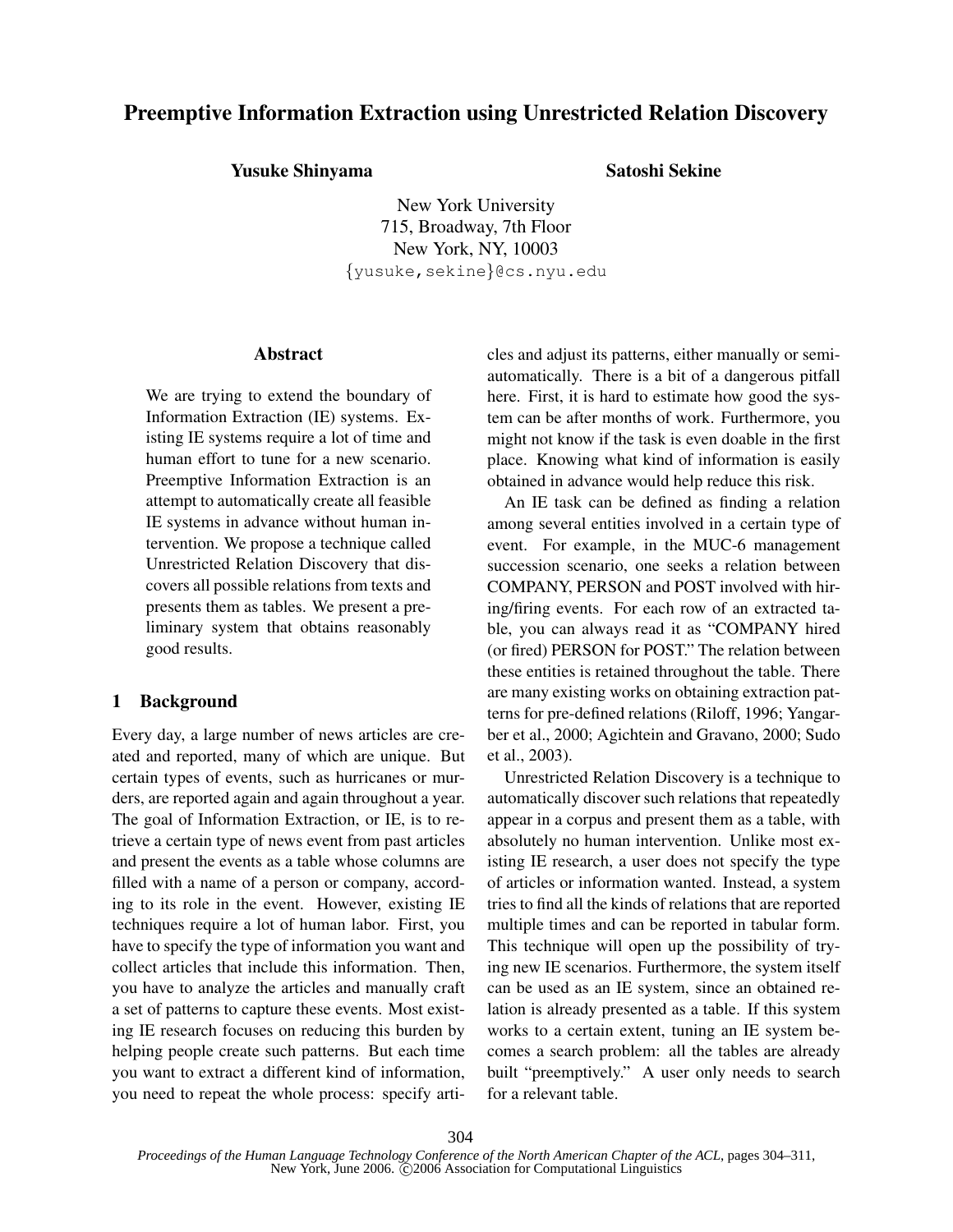| Article          | dump     | be-hit      |
|------------------|----------|-------------|
| 2005-09-23       | Katrina  | New Orleans |
| 2005-10-02       | Longwang | Taiwan      |
| $2005 - 11 - 20$ | Gamma    | Florida     |

Keywords: storm, evacuate, coast, rain, hurricane

Table 1: Sample discovered relation.

We implemented a preliminary system for this technique and obtained reasonably good performance. Table 1 is a sample relation that was extracted as a table by our system. The columns of the table show article dates, names of hurricanes and the places they affected respectively. The headers of the table and its keywords were also extracted automatically.

# 2 Basic Idea

In Unrestricted Relation Discovery, the discovery process (i.e. creating new tables) can be formulated as a clustering task. The key idea is to cluster a set of articles that contain entities bearing a similar relation to each other in such a way that we can construct a table where the entities that play the same role are placed in the same column.

Suppose that there are two articles *A* and *B*, and both report hurricane-related news. Article *A* contains two entities "Katrina" and "New Orleans", and article *B* contains "Longwang" and "Taiwan". These entities are recognized by a Named Entity (NE) tagger. We want to discover a relation among them. First, we introduce a notion called "basic pattern" to form a relation. A basic pattern is a part of the text that is syntactically connected to an entity. Some examples are " $x$  is hit" or " $y$ 's residents". Figure 1 shows several basic patterns connected to the entities "Katrina" and "New Orleans" in article *A*. Similarly, we obtain the basic patterns for article *B*. Now, in Figure 2, both entities "Katrina" and "Longwang" have the basic pattern "headed" in common. In this case, we connect these two entities to each other. Furthermore, there is also a common basic pattern "was-hit" shared by "New Orleans" and "Taiwan". Now, we found two sets of entities that can be placed in correspondence at the same time. What doesthis mean? We can infer that both entity sets ("Katrina"-"New Orleans" and "Longwang"-"Taiwan") represent a certain relation that has something in common: *a hurricane name*



Figure 1: Obtaining basic patterns.



Figure 2: Finding a similar relation from two articles.

*and the place it affected*. By finding multiple parallel correspondences between two articles, we can estimate the similarity of their relations.

Generally, in a clustering task, one groups items by finding similar pairs. After finding a pair of articles that have a similar relation, we can bring them into the same cluster. In this case, we cluster articles by using their basic patterns as features. However, each basic pattern is still connected to its entity so that we can extract the name from it. We can consider a basic pattern to represent something like the "role" of its entity. In this example, the entities that had "headed" as a basic pattern are *hurricanes*, and the entities that had "was-hit" as a basic pattern are *the places it affected*. By using basic patterns, we can align the entities into the corresponding column that represents a certain role in the relation. From this example, we create a two-by-two table, where each column represents the roles of the entities, and each row represents a different article, as shown in the bottom of Figure 2.

We can extend this table by finding another article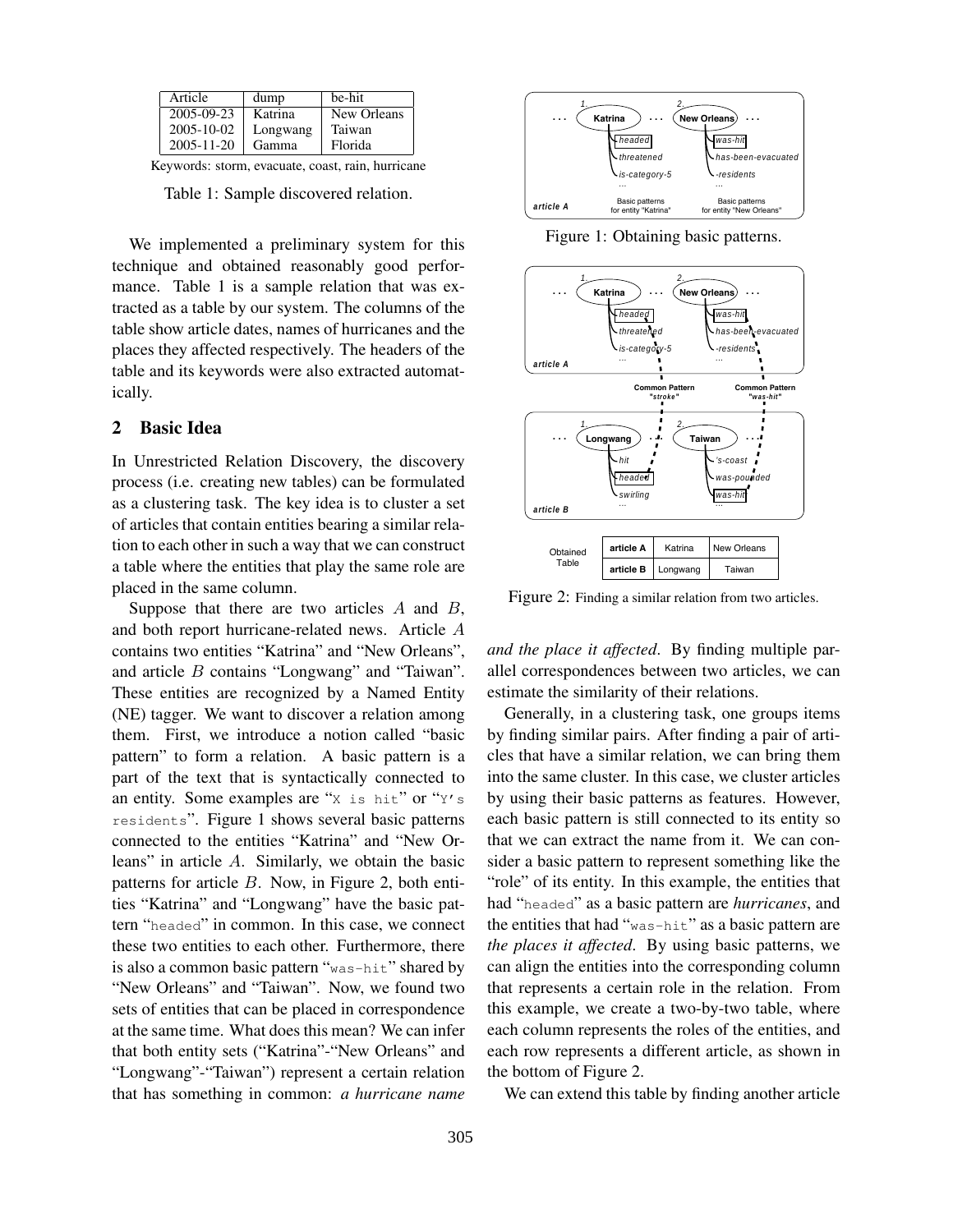in the same manner. In this way, we gradually extend a table while retaining a relation among its columns. In this example, the obtained table is just what an IE system (whose task is to find a hurricane name and the affected place) would create.

However, these articles might also include other things, which could represent different relations. For example, the governments might call for help or some casualties might have been reported. To obtain such relations, we need to choose different entities from the articles. Several existing works have tried to extract a certain type of relation by manually choosing different pairs of entities (Brin, 1998; Ravichandran and Hovy, 2002). Hasegawa et al. (2004) tried to extract multiple relations by choosing entity types. We assume that we can find such relations by trying all possible combinations from a set of entities we have chosen in advance; some combinations might represent a hurricane and government relation, and others might represent a place and its casualties. To ensure that an article can have several different relations, we let each article belong to several different clusters.

In a real-world situation, only using basic patterns sometimes gives undesired results. For example, "*(President) Bush flew to Texas*" and "*(Hurricane) Katrina flew to New Orleans*" both have a basic pattern "flew to" in common, so "Bush" and "Katrina" would be put into the same column. But we want to separate them in different tables. To alleviate this problem, we put an additional restriction on clustering. We use a bag-of-words approach to discriminate two articles: if the word-based similarity between two articles is too small, we do not bring them together into the same cluster (i.e. table). We exclude names from the similarity calculation at this stage because we want to link articles about the same type of event, not the same instance. In addition, we use the frequency of each basic pattern to compute the similarity of relations, since basic patterns like "say" or "have" appear in almost every article and it is dangerous to rely on such expressions.

### Increasing Basic Patterns

In the above explanation, we have assumed that we can obtain enough basic patterns from an article. However, the actual number of basic patterns that one can find from a single article is usually not enough, because the number of sentences is rather small in comparison to the variation of expressions. So having two articles that have multiple basic patterns in common is very unlikely. We extend the number of articles for obtaining basic patterns by using a cluster of comparable articles that report the same event instead of a single article. We call this cluster of articles a "basic cluster." Using basic clusters instead of single articles also helps to increase the redundancy of data. We can give more confidence to repeated basic patterns.

Note that the notion of "basic cluster" is different from the clusters used for creating tables explained above. In the following sections, a cluster for creating a table is called a "metacluster," because this is a cluster of basic clusters. A basic cluster consists of a set of articles that report the same event which happens at a certain time, and a metacluster consists of a set of events that contain the same relation over a certain period.

We try to increase the number of articles in a basic cluster by looking at multiple news sources simultaneously. We use a clustering algorithm that uses a vector-space-model to obtain basic clusters. Then we apply cross-document coreference resolution to connect entities of different articles within a basic cluster. This way, we can increase the number of basic patterns connected to each entity. Also, it allows us to give a weight to entities. We calculate their weights using the number of occurrences within a cluster and their position within an article. These entities are used to obtain basic patterns later.

We also use a parser and tree normalizer to generate basic patterns. The format of basic patterns is crucial to performance. We think a basic pattern should be somewhat specific, since each pattern should capture an entity with some relevant context. But at the same time a basic pattern should be general enough to reduce data sparseness. We choose a predicate-argument structure as a natural solution for this problem. Compared to traditional constituent trees, a predicate-argument structure is a higher-level representation of sentences that has gained wide acceptance from the natural language community recently. In this paper we used a logical feature structure called GLARF proposed by Meyers et al. (2001a). A GLARF converter takes a syntactic tree as an input and augments it with several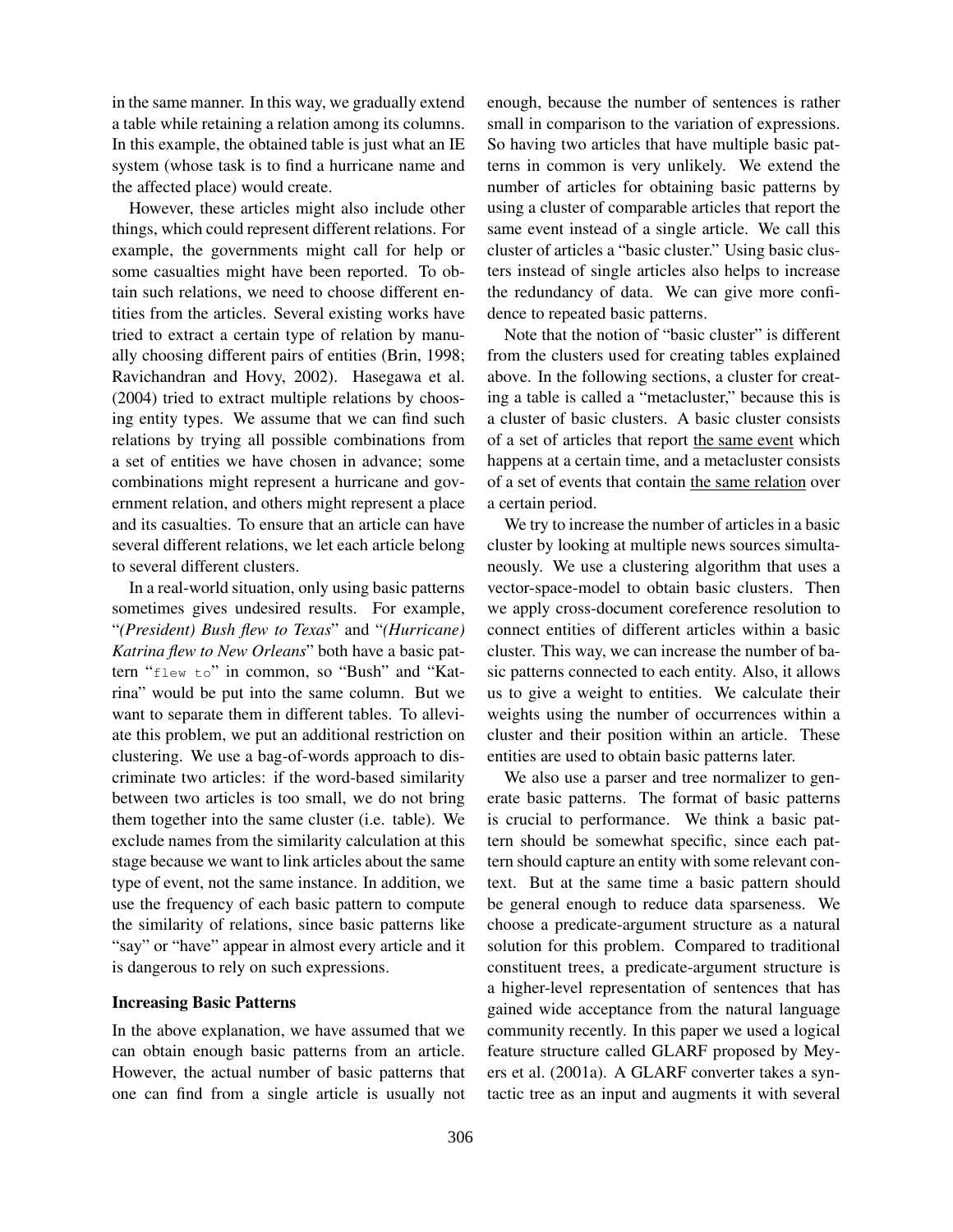

Figure 3: GLARF structure of the sentence "*Katrina hit Louisiana's coast.*"

features. Figure 3 shows a sample GLARF structure obtained from the sentence "*Katrina hit Louisiana's coast.*" We used GLARF for two reasons: first, unlike traditional constituent parsers, GLARF has an ability to regularize several linguistic phenomena such as participial constructions and coordination. This allows us to handle this syntactic variety in a uniform way. Second, an output structure can be easily converted into a directed graph that represents the relationship between each word, without losing significant information from the original sentence. Compared to an ordinary constituent tree, it is easier to extract syntactic relationships. In the next section, we discuss how we used this structure to generate basic patterns.

#### 3 Implementation

The overall process to generate basic patterns and discover relations from unannotated news articles is shown in Figure 4. Theoretically this could be a straight pipeline, but due to the nature of the implementation we process some stages separately and combine them in the later stage. In the following subsection, we explain each component.

#### 3.1 Web Crawling and Basic Clustering

First of all, we need a lot of news articles from multiple news sources. We created a simple web crawler that extract the main texts from web pages. We observed that the crawler can correctly take the main texts from about 90% of the pages from each news site. We ran the crawler every day on several news sites. Then we applied a simple clustering algorithm to the obtained articles in order to find a set of arti-



Figure 4: System overview.

cles that talk about exactly the same news and form a basic cluster.

We eliminate stop words and stem all the other words, then compute the similarity between two articles by using a bag-of-words approach. In news articles, a sentence that appears in the beginning of an article is usually more important than the others. So we preserved the word order to take into account the location of each sentence. First we computed a word vector from each article:

$$
V_w(A) = \text{IDF}(w) \sum_{i \in POS(w,A)} \exp(-\frac{i}{avgwords})
$$

where  $V_w(A)$  is a vector element of word *w* in article *A*, *IDF*(*w*) is the inverse document frequency of word *w*, and  $POS(w, A)$  is a list of *w*'s positions in the article. *avgwords* is the average number of words for all articles. Then we calculated the cosine value of each pair of vectors:

$$
Sim(A_1, A_2) = \cos(V(A_1) \cdot V(A_2))
$$

We computed the similarity of all possible pairs of articles from the same day, and selected the pairs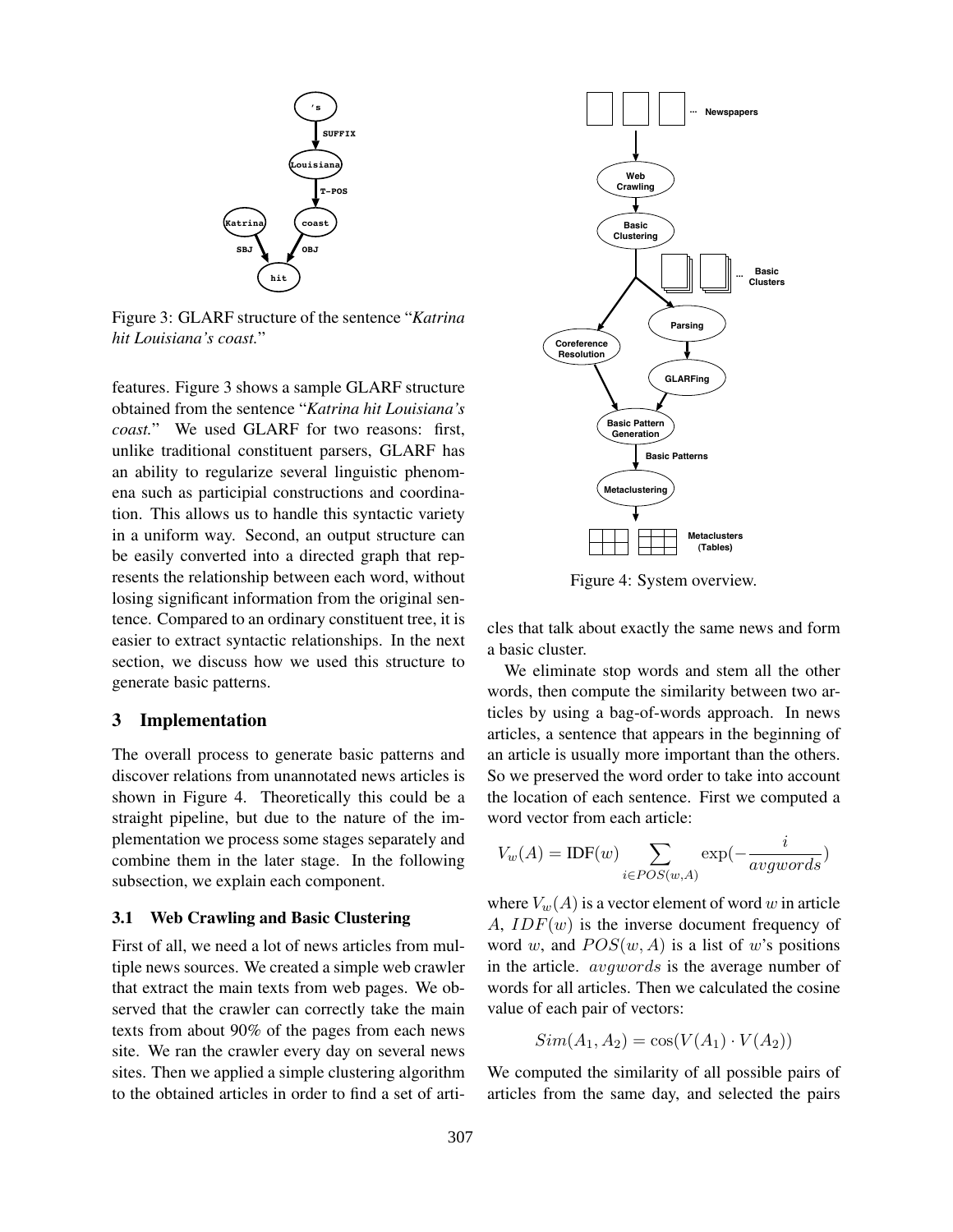whose similarity exceeded a certain threshold (0*.*65 in this experiment) to form a basic cluster.

# 3.2 Parsing and GLARFing

After getting a set of basic clusters, we pass them to an existing statistical parser (Charniak, 2000) and rule-based tree normalizer to obtain a GLARF structure for each sentence in every article. The current implementation of a GLARF converter gives about 75% F-score using parser output. For the details of GLARF representation and its conversion, see Meyers et al. (2001b).

#### 3.3 NE Tagging and Coreference Resolution

In parallel with parsing and GLARFing, we also apply NE tagging and coreference resolution for each article in a basic cluster. We used an HMM-based NE tagger whose performance is about 85% in Fscore. This NE tagger produces ACE-type Named Entities <sup>1</sup>: PERSON, ORGANIZATION, GPE, LO-CATION and FACILITY  $2$ . After applying singledocument coreference resolution for each article, we connect the entities among different articles in the same basic cluster to obtain cross-document coreference entities with simple string matching.

#### 3.4 Basic Pattern Generation

After getting a GLARF structure for each sentence and a set of documents whose entities are tagged and connected to each other, we merge the two outputs and create a big network of GLARF structures whose nodes are interconnected across different sentences/articles. Now we can generate basic patterns for each entity. First, we compute the weight for each cross-document entity *E* in a certain basic cluster as follows:

$$
W_E = \sum_{e \in E} mentions(e) \cdot \exp(-C \cdot firstsent(e))
$$

where  $e \in E$  is an entity within one article and *mentions*(*e*) and *firstsent*(*e*) are the number of mentions of entity *e* in a document and the position



Figure 5: Basic patterns obtained from the sentence "*Katrina hit Louisiana's coast.*"

of the sentence where entity *e* first appeared, respectively. *C* is a constant value which was 0*.*5 in this experiment. To reduce combinatorial complexity, we took only the five most highly weighted entities from each basic cluster to generate basic patterns. We observed these five entities can cover major relations that are reported in a basic cluster.

Next, we obtain basic patterns from the GLARF structures. We used only the first ten sentences in each article for getting basic patterns, as most important facts are usually written in the first few sentences of a news article. Figure 5 shows all the basic patterns obtained from the sentence "*Katrina hit Louisiana's coast.*" The shaded nodes "Katrina" and "Louisiana" are entities from which each basic pattern originates. We take a path of GLARF nodes from each entity node until it reaches any predicative node: noun, verb, or adjective in this case. Since the nodes "hit" and "coast" can be predicates in this example, we obtain three unique paths "*Louisiana*+T-POS:coast (*Louisiana's coast*)", "*Katrina*+SBJ:hit (*Katrina* hit something)", and "Katrina+SBJ:hit-OBJ:coast (*Katrina hit some coast*)".

To increase the specificity of patterns, we generate extra basic patterns by adding a node that is immediately connected to a predicative node. (From this example, we generate two basic patterns: "hit" and "hit-coast" from the "Katrina" node.)

Notice that in a GLARF structure, the type of each argument such as subject or object is preserved in an edge even if we extract a single path of a graph. Now, we replace both entities "Katrina" and "Louisiana" with variables

 $1$ The ACE task description can be found at http://www.itl.nist.gov/iad/894.01/tests/ace/ and the ACE guidelines at http://www.ldc.upenn.edu/Projects/ACE/

<sup>&</sup>lt;sup>2</sup>The hurricane names used in the examples were recognized as PERSON.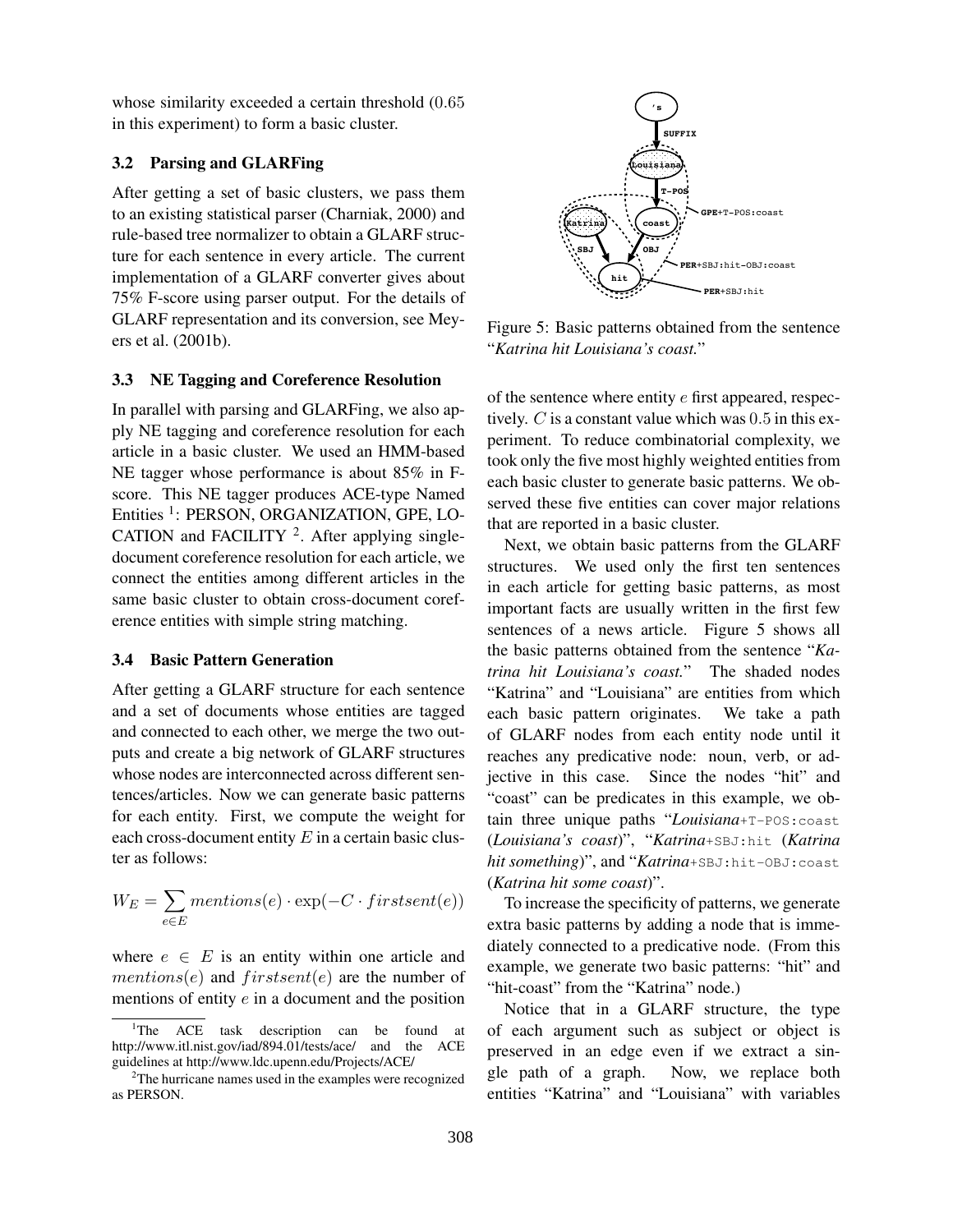based on their NE tags and obtain parameterized patterns: "*GPE*+T-POS:coast (*Louisiana's coast*)", "*PER*+SBJ:hit (*Katrina hit something*)", and "*PER*+SBJ:hit-OBJ:coast (*Katrina hit some coast*)".

After taking all the basic patterns from every basic cluster, we compute the Inverse Cluster Frequency (ICF) of each unique basic pattern. ICF is similar to the Inverse Document Frequency (IDF) of words, which is used to calculate the weight of each basic pattern for metaclustering.

#### 3.5 Metaclustering

Finally, we can perform metaclustering to obtain tables. We compute the similarity between each basic cluster pair, as seen in Figure 6.  $X_A$  and  $X_B$  are the set of cross-document entities from basic clusters *c<sup>A</sup>* and *cB*, respectively. We examine all possible mappings of relations (parallel mappings of multiple entities) from both basic clusters, and find all the mappings *M* whose similarity score exceeds a certain threshold. wordsim $(c_A, c_B)$  is the bag-of-words similarity of two clusters. As a weighting function we used ICF:

$$
weight(p) = -\log(\frac{\text{clusters that include } p}{\text{all clusters}})
$$

We then sort the similarities of all possible pairs of basic clusters, and try to build a metacluster by taking the most strongly connected pair first. Note that in this process we may assign one basic cluster to several different metaclusters. When a link is found between two basic clusters that were already assigned to a metacluster, we try to put them into all the existing metaclusters it belongs to. However, we allow a basic cluster to be added only if it can fill all the columns in that table. In other words, the first two basic clusters (i.e. an initial two-row table) determines its columns and therefore define the relation of that table.

# 4 Experiment and Evaluation

We used twelve newspapers published mainly in the U.S. We collected their articles over two months (from Sep. 21, 2005 - Nov. 27, 2005). We obtained 643,767 basic patterns and 7,990 unique types. Then we applied metaclustering to these basic clusters

| Source articles              | 28,009  |
|------------------------------|---------|
| <b>Basic clusters</b>        | 5,543   |
| Basic patterns (token)       | 643,767 |
| Basic patterns (type)        | 7.990   |
| Metaclusters                 | 302     |
| Metaclusters (rows $\geq$ 3) | 101     |

Table 2: Articles and obtained metaclusters.

and obtained 302 metaclusters (tables). We then removed duplicated rows and took only the tables that had 3 or more rows. Finally we had 101 tables. The total number the of articles and clusters we used are shown in Table 2.

#### 4.1 Evaluation Method

We evaluated the obtained tables as follows. For each row in a table, we added a summary of the source articles that were used to extract the relation. Then for each table, an evaluator looks into every row and its source article, and tries to come up with a sentence that explains the relation among its columns. The description should be as specific as possible. If at least half of the rows can fit the explanation, the table is considered "consistent." For each consistent table, the evaluator wrote down the sentence using variable names (\$1, \$2, ...) to refer to its columns. Finally, we counted the number of consistent tables. We also counted how many rows in each table can fit the explanation.

#### 4.2 Results

We evaluated 48 randomly chosen tables. Among these tables, we found that 36 tables were consistent. We also counted the total number of rows that fit each description, shown in Table 3. Table 4 shows the descriptions of the selected tables. The largest consistent table was about hurricanes (Table 5). Although we cannot exactly measure the recall of each table, we tried to estimate the recall by comparing this hurricane table to a manually created one (Table 6). We found 6 out of 9 hurricanes  $3$ . It is worth noting that most of these hurricane names were automatically disambiguated although our NE tagger didn't distinguish a hurricane name from a person

<sup>&</sup>lt;sup>3</sup>Hurricane Katrina and Longwang shown in the previous examples are not included in this table. They appeared before this period.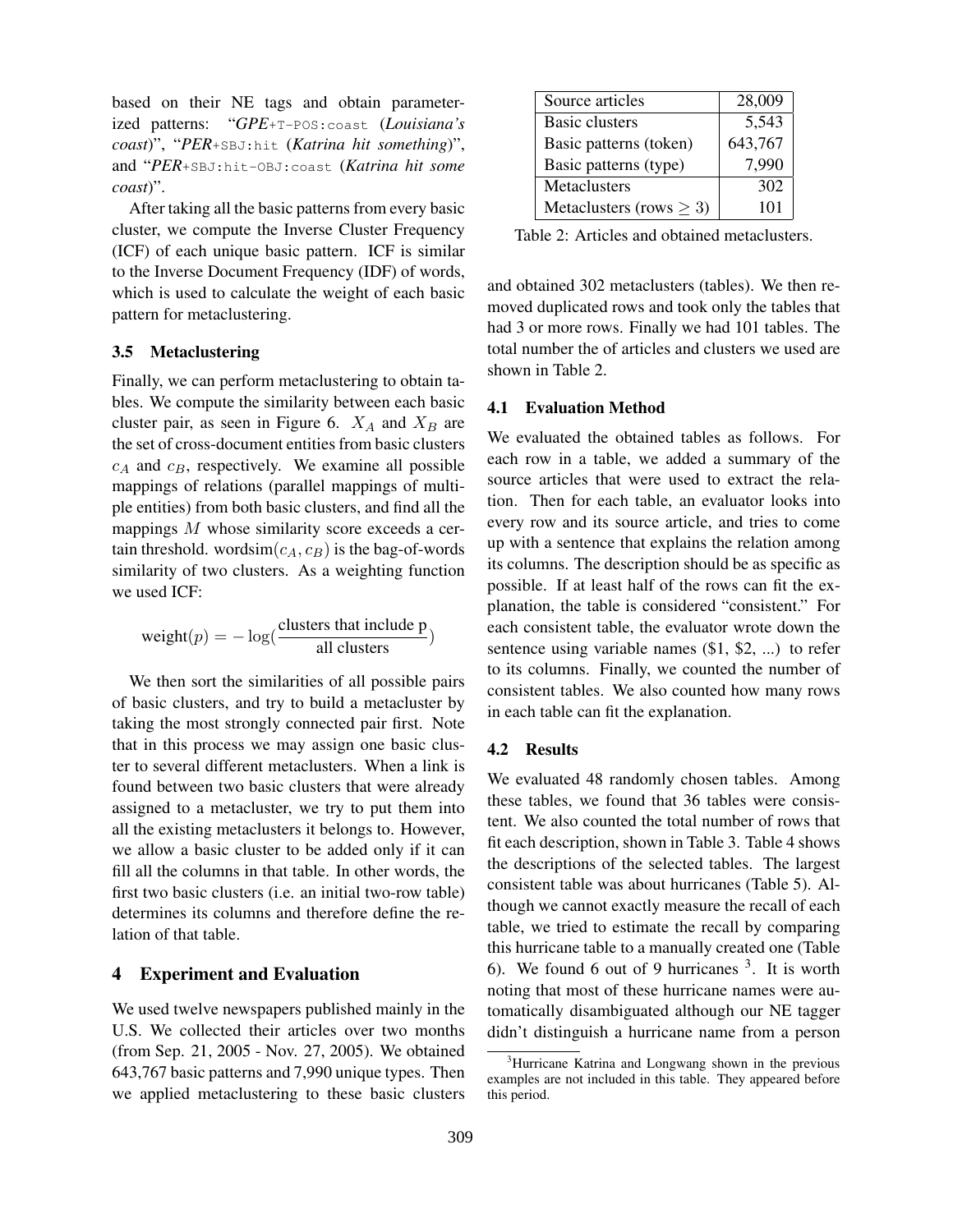```
for each cluster pair (c_A, c_B) {
     X_A = c_A.entities
     X_B = c_B.entities
     for each entity mapping M = [(x_{A1}, x_{B1}), ..., (x_{An}, x_{Bn})] \in (2^{|X_A|} \times 2^{|X_B|}) {
          for each entity pair (x_{Ai}, x_{Bi}) {
                P_i = x_{Ai}. patterns ∩ x_{Bi}. patterns
                 pairscore_i = \sum_{p \in P_i} \text{weight}(p)}
          mapscore = \sum pairscore_iif T_1 < |M| and T_2 < mapscore and T_3 < wordsim(c_A.words, c_B.words) {
                link cA and cB with mapping M.
           }
     }
}
```
Figure 6: Computing similarity of basic clusters.

Tables: Consistent tables 36 (75%) Inconsistent tables 12<br>Total 48 **Total** Rows: Rows that fit the description | 118 (73%) Rows not fitted 143 Total 161

Table 3: Evaluation results.

| Description                                        | Rows |
|----------------------------------------------------|------|
| Storm \$1(PER) probably affected \$2(GPE).         | 8/16 |
| Nominee \$2(PER) must be confirmed by \$1(ORG).    | 4/7  |
| \$1(PER) urges \$2(GPE) to make changes.           | 4/6  |
| \$1(GPE) launched an attack in \$2(GPE).           | 3/5  |
| \$1(PER) ran against \$2(PER) in an election.      | 4/5  |
| \$2(PER) visited \$1(GPE) on a diplomatic mission. | 2/4  |
| \$2(PER) beat \$1(PER) in golf.                    | 4/4  |
| \$2(GPE) soldier(s) were killed in \$1(GPE).       | 3/3  |
| \$2(PER) ran for governor of \$1(GPE).             | 2/3  |
| Boxer \$1(PER) fought boxer \$2(PER).              |      |

Table 4: Description of obtained tables and the number of fitted/total rows.

name. The second largest table (about nominations of officials) is shown in Table 7.

We reviewed 10 incorrect rows from various tables and found 4 of them were due to coreference errors and one error was due to a parse error. The other 4 errors were due to multiple basic patterns distant from each other that happened to refer to a different event reported in the same cluster. The causes of the one remaining error was obscure. Most inconsistent tables were a mixture of multiple relations and some of their rows still looked consistent.

We have a couple of open questions. First, the overall recall of our system might be lower than existing IE systems, as we are relying on a cluster of comparable articles rather than a single document to discover an event. We might be able to improve this in the future by adjusting the basic clustering algorithm or weighting schema of basic patterns. Secondly, some combinations of basic patterns looked inherently vague. For example, we used the two basic patterns "pitched" and "'s-series" in the following sentence (the patterns are underlined):

| Ervin Santana pitched 5 1-3 gutsy innings in his post-     |  |  |
|------------------------------------------------------------|--|--|
| season debut for the Angels, Adam Kennedy hit a go-        |  |  |
| ahead triple that sent Yankees outfielders crashing to the |  |  |
| ground, and Los Angeles beat New York 5-3 Monday           |  |  |
| night in the decisive Game 5 of their AL playoff series.   |  |  |

It is not clear whether this set of patterns can yield any meaningful relation. We are not sure how much this sort of table can affect overall IE performance.

# 5 Conclusion

In this paper we proposed Preemptive Information Extraction as a new direction of IE research. As its key technique, we presented Unrestricted Relation Discovery that tries to find parallel correspondences between multiple entities in a document, and perform clustering using basic patterns as features. To increase the number of basic patterns, we used a cluster of comparable articles instead of a single document. We presented the implementation of our preliminary system and its outputs. We obtained dozens of usable tables.